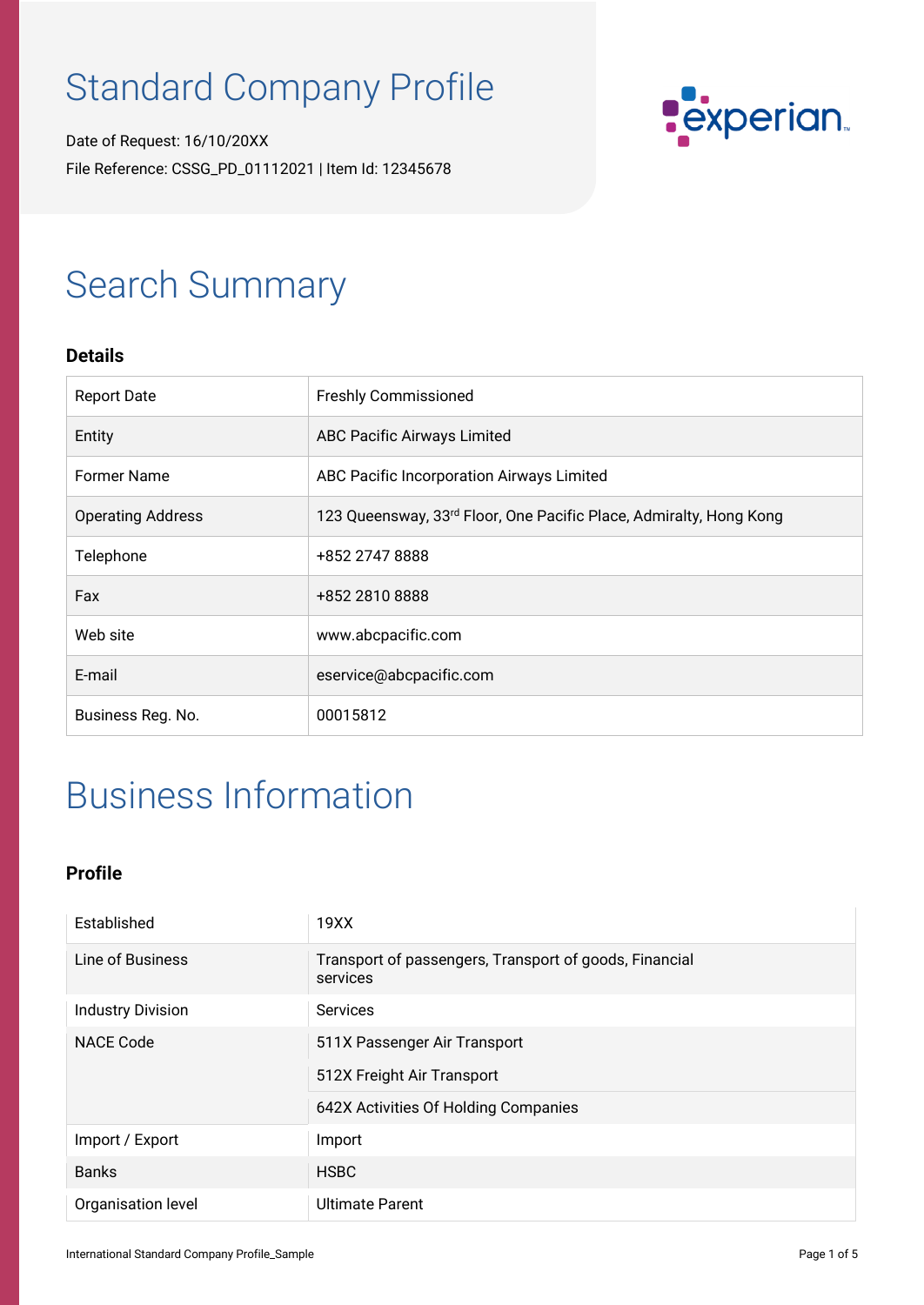| Quoted | Yes |  |  |
|--------|-----|--|--|
|--------|-----|--|--|

#### **Securities**

| Market                 | HONG KONG EXCHANGES AND CLEARING LTD |
|------------------------|--------------------------------------|
| Market Identifier Code | XHKG                                 |
| Ticker                 | 2XX                                  |
| First trading day      | 15/12/20XX                           |

#### **Activity**

The company is engaged in provision of scheduled airline services, airline catering, aircraft handling, aircraft engineering and cargo terminal operation. It is also engaged in investment holding activities.

Subject ("ABC Pacific" or "the Company"), runs as the holding flagship of "ABC Pacific Group" or "the Group" (the Company and its subsidiaries and associates) and is publicly listed on the Hong Kong Stock Exchange under the stock code "2XX".

ABC Pacific Airways Limited is an international airline. The Company offers scheduled passenger and cargo services to 207 destinations in 53 countries and territories. It is engaged in other related areas, including airline catering, aircraft handling, aircraft engineering and cargo terminal operations. The airline operations are principally to and from Hong Kong.

#### **Company Register**

| Company Id           | Company register number: 0002612              |  |
|----------------------|-----------------------------------------------|--|
|                      | <b>Business Registration Number: 00015812</b> |  |
| Legal form           | Company limited by shares                     |  |
| Registration         | 18/10/19XX                                    |  |
| Legal Status         | Active                                        |  |
| Responsible Register | Company Register Hong Kong                    |  |

| Entry      | <b>Deleted</b> | <b>Name</b>                                  |
|------------|----------------|----------------------------------------------|
| 15/05/20XX | N.A.           | ABC PACIFIC AIRWAYS LIMITED                  |
| 01/12/19XX | 15/05/20XX     | ABC PACIFIC INCORPORATION AIRWAYS<br>LIMITED |

| <b>Entry</b> | <b>Deleted</b> | <b>Legal Domicile</b> |
|--------------|----------------|-----------------------|
| Active       | N.A.           | Admiralty, Hong Kong  |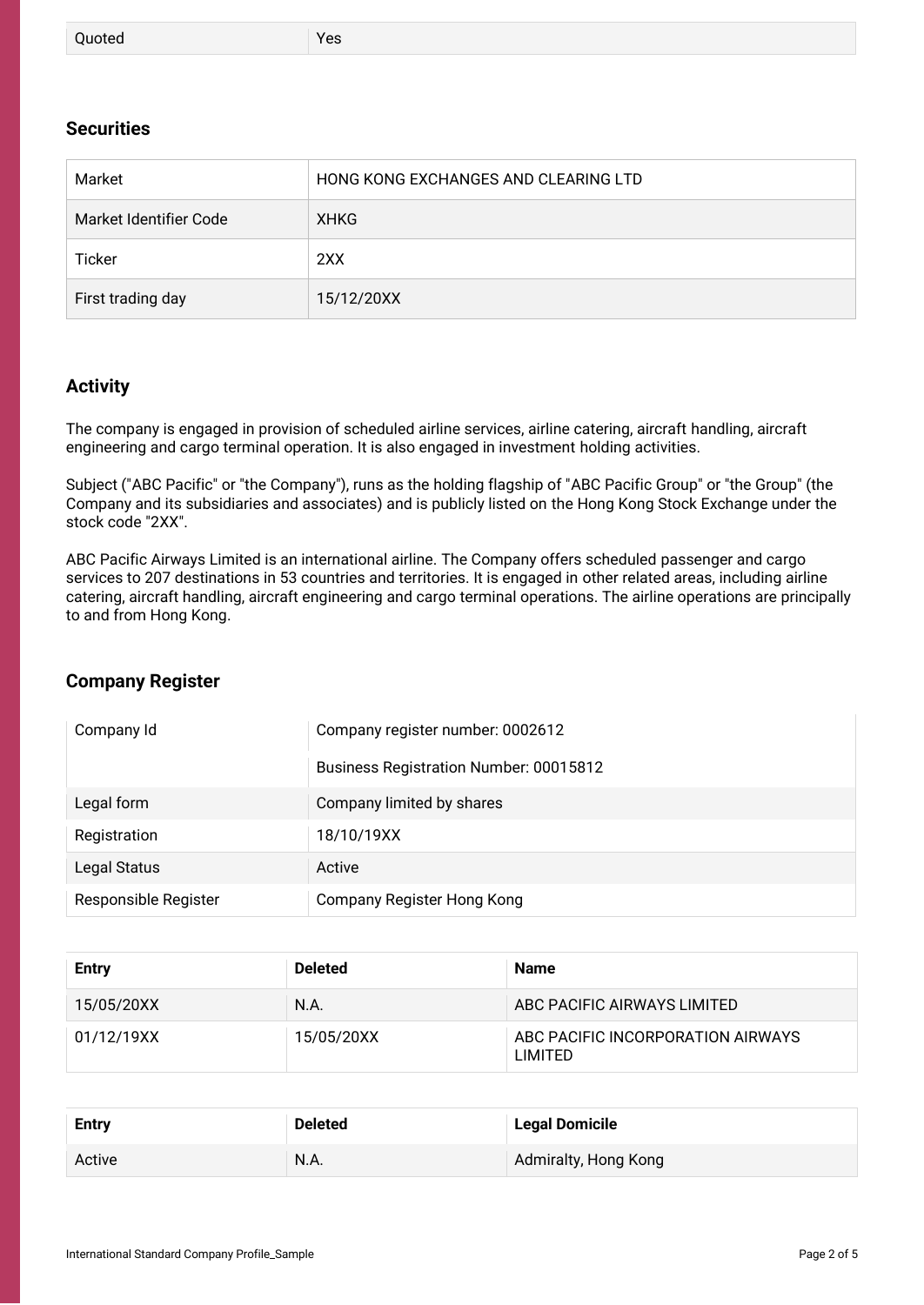| <b>Entry</b> | <b>Deleted</b> | <b>Address</b>                                                  |
|--------------|----------------|-----------------------------------------------------------------|
| Active       | N.A.           | 33/F, One Pacific Place, 123 Queensway,<br>Admiralty, Hong Kong |
| N.A.         | Removed        | 36/F, One Pacific Place, 345 Queensway,<br>Admiralty, Hong Kong |

| Entry  | <b>Deleted</b> | <b>Capital</b>                                                        |
|--------|----------------|-----------------------------------------------------------------------|
| Active | N.A.           | Share Capital HKD 17,106,252,291.00, Paid Up<br>HKD 17,106,252,291.00 |

### **Official Administration**

| Name                       | John A. Sample                     |
|----------------------------|------------------------------------|
| Title                      | Chairman, Director                 |
| Citizen                    | Hong Kong                          |
| <b>Residential Address</b> | 123 Peak Road, The Peak, Hong Kong |
| Id                         | K1234534                           |
| <b>Registered Since</b>    | 01/01/20XX                         |

| Name                       | John B. Sample                     |
|----------------------------|------------------------------------|
| Title                      | Director                           |
| Citizen                    | Hong Kong                          |
| <b>Residential Address</b> | 123 Peak Road, The Peak, Hong Kong |
| Id                         | K5683737                           |

| Name                        | John C. Sample                     |
|-----------------------------|------------------------------------|
| Title                       | Non-Executive Director             |
| Citizen                     | China                              |
| <b>Professional Address</b> | 444 Peak Road, The Peak, Hong Kong |
| Id                          | K5681232                           |

| Name                        | John D. Sample                     |
|-----------------------------|------------------------------------|
| Title                       | Non-Executive Director             |
| Citizen                     | Hong Kong                          |
| <b>Professional Address</b> | 664 Peak Road, The Peak, Hong Kong |
| Id                          | K5687433                           |
| <b>Registered Since</b>     | 01/12/20XX                         |

International Standard Company Profile\_Sample **Page 3 of 5** Page 3 of 5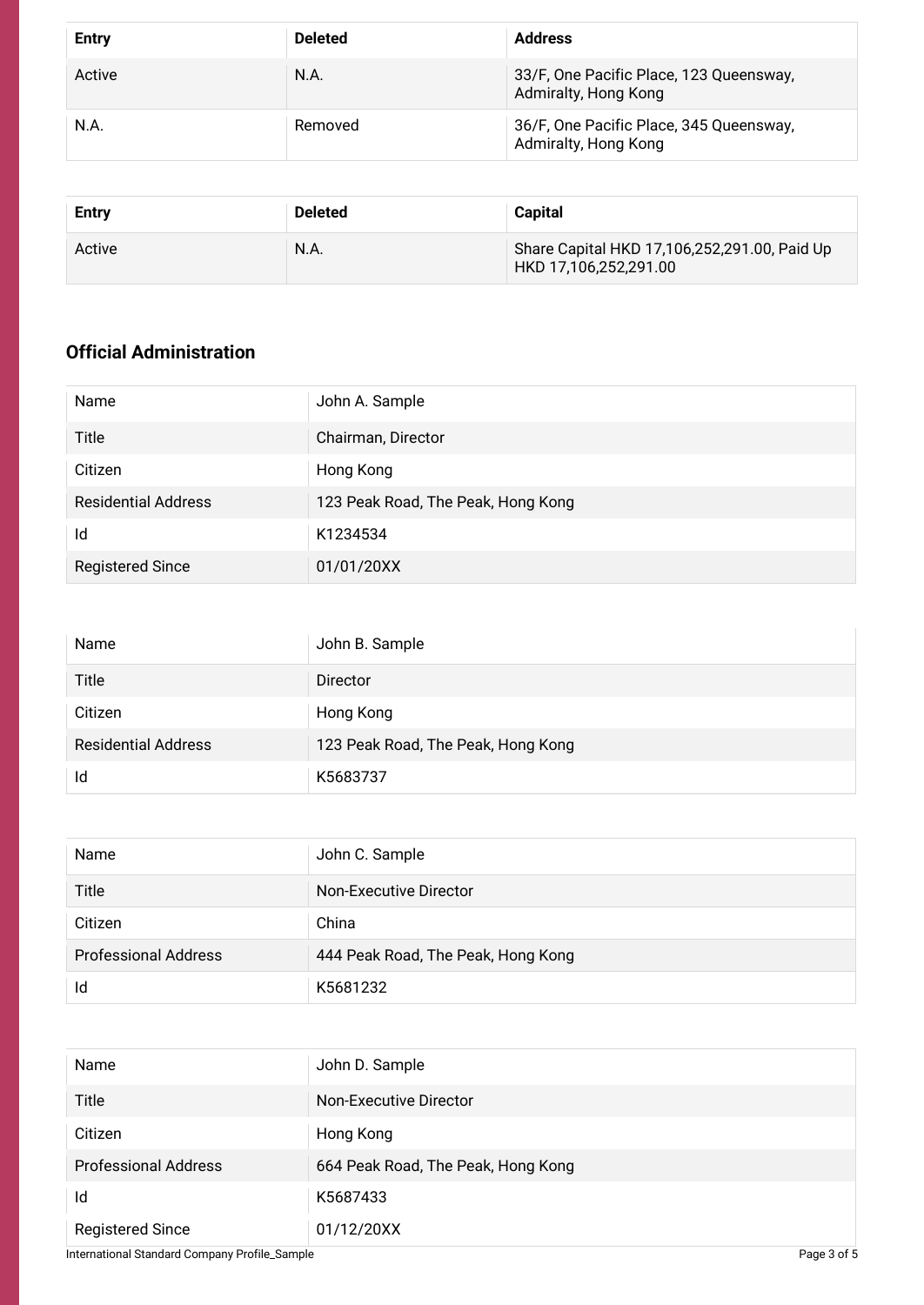### **Executive Board**

| <b>Title</b>                   | <b>Name</b>    |
|--------------------------------|----------------|
| <b>Chief Executive Officer</b> | John A. Sample |
| <b>Chief Financial Officer</b> | John B. Sample |

### **External Position**

| Name                        | EY A                                                        |
|-----------------------------|-------------------------------------------------------------|
| Title                       | Auditor                                                     |
| Citizen                     | Hong Kong                                                   |
| <b>Professional Address</b> | 123 Chater Road, 8/F, Prince's Building, Central, Hong Kong |

## Shareholders

| Class         | 40-49% directly held                                               |
|---------------|--------------------------------------------------------------------|
| Name          | One Pacific Limited                                                |
| Company Id    | 112035450123                                                       |
| Address       | 123 Queensway, 33rd Floor, One Pacific Place, Admiralty, Hong Kong |
| No. of shares | 1,770,238,000.00                                                   |
| Interest      | 45% voting right, 45% capital interest                             |

| Class          | 20-29% directly held                                                           |
|----------------|--------------------------------------------------------------------------------|
| Name           | One Pacific Exchange Limited                                                   |
| Company Id     | 374035450123                                                                   |
| <b>Address</b> | 785 Queensway, 33 <sup>rd</sup> Floor, One Pacific Place, Admiralty, Hong Kong |
| No. of shares  | 933,886,791.00                                                                 |
| Interest       | 23.74% voting right, 23.74% capital interest                                   |

| Class         | 0-9% directly held                                                 |
|---------------|--------------------------------------------------------------------|
| <b>Name</b>   | Angel Paradise Hong Kong Limited                                   |
| Company Id    | 983035450123                                                       |
| Address       | 222 Queensway, 33rd Floor, One Pacific Place, Admiralty, Hong Kong |
| No. of shares | 391,401,312.00                                                     |
| Interest      | 9.94% voting right, 9.94% capital interest                         |